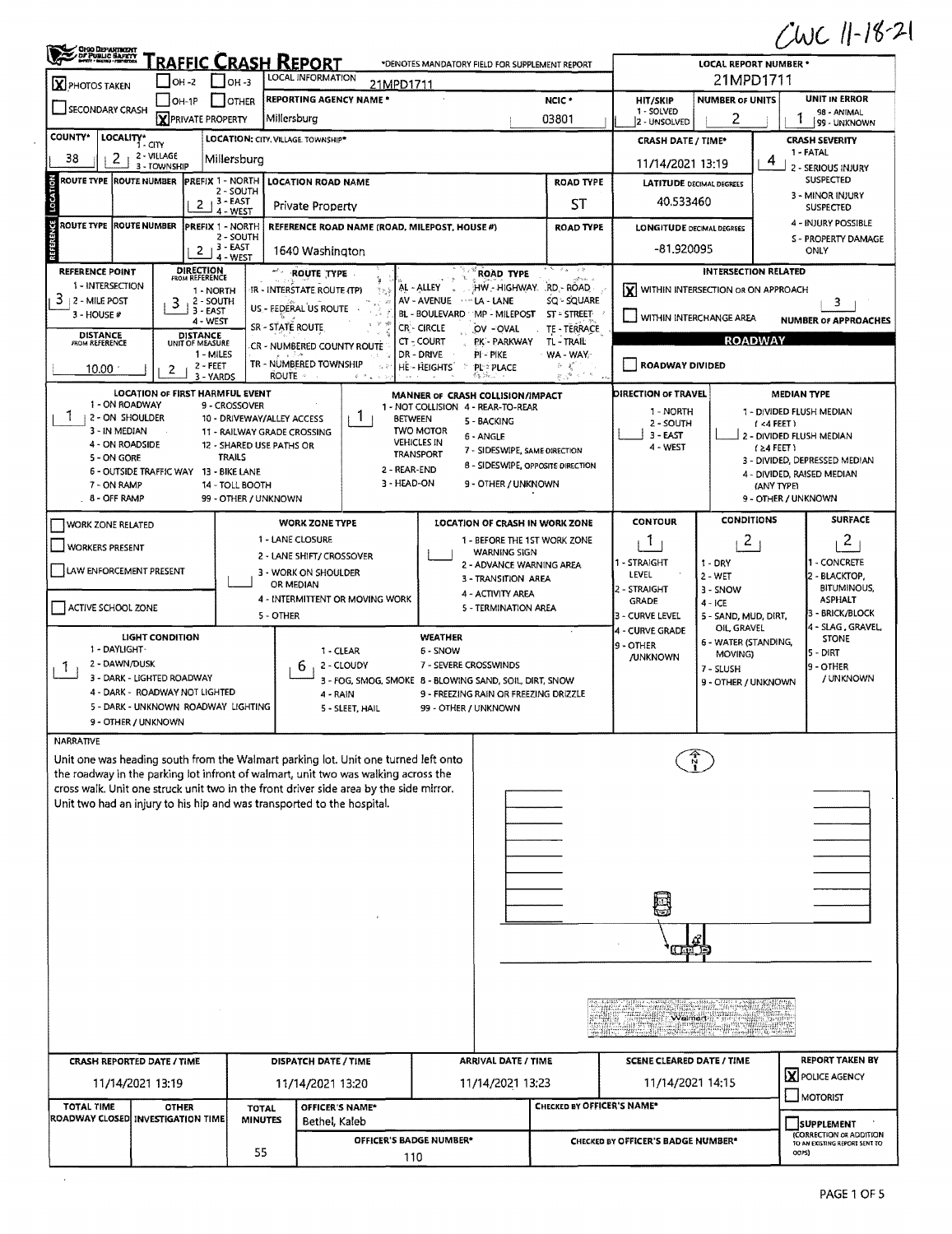|                                                                            | OHIO DEPARTMENT<br>OF PUBLIC BAFETY                                               |                                                          | <b>LOCAL REPORT NUMBER</b>                                             |                      |                                                                    |                                                   |                                                                          |                                                                       |  |  |  |  |
|----------------------------------------------------------------------------|-----------------------------------------------------------------------------------|----------------------------------------------------------|------------------------------------------------------------------------|----------------------|--------------------------------------------------------------------|---------------------------------------------------|--------------------------------------------------------------------------|-----------------------------------------------------------------------|--|--|--|--|
|                                                                            |                                                                                   |                                                          |                                                                        |                      |                                                                    |                                                   |                                                                          | 21MPD1711                                                             |  |  |  |  |
| UNIT #                                                                     | OWNER NAME: LAST, FIRST, MIDDLE (E) SAME AS ORIVER)                               |                                                          |                                                                        |                      |                                                                    | OWNER PHONE:INCLUDE AREA CODE (C) SAME AS ORIVERY |                                                                          | DAMAGE                                                                |  |  |  |  |
|                                                                            | MILLER, WILLIAM, L<br>OWNER ADDRESS; STREET, CITY, STATE, ZIP ( E SAME AS DRIVER) |                                                          |                                                                        |                      | 417-237-1785                                                       |                                                   | 1 - NONE                                                                 | <b>DAMAGE SCALE</b>                                                   |  |  |  |  |
|                                                                            | 28328, COSHOCTON, OH, 43812                                                       |                                                          |                                                                        |                      |                                                                    |                                                   | 2 2 - MINOR DAMAGE                                                       | 3 - FUNCTIONAL DAMAGE<br>4 - DISABLING DAMAGE                         |  |  |  |  |
|                                                                            | COMMERCIAL CARRIER: NAME, ADDRESS, CITY, STATE, ZIP                               |                                                          |                                                                        |                      |                                                                    | COMMERCIAL CARRIER PHONE: INCLUDE AREA CODE       | 9 - UNKNOWN                                                              |                                                                       |  |  |  |  |
|                                                                            |                                                                                   |                                                          |                                                                        |                      |                                                                    |                                                   | <b>DAMAGED AREA(S)</b>                                                   |                                                                       |  |  |  |  |
|                                                                            | LP STATE   LICENSE PLATE #                                                        |                                                          | <b>VEHICLE IDENTIFICATION #</b>                                        |                      | <b>VEHICLE YEAR</b>                                                | <b>VEHICLE MAKE</b>                               |                                                                          | INDICATE ALL THAT APPLY                                               |  |  |  |  |
| OН                                                                         | M965569                                                                           |                                                          | 5XXGT4L34HG136564                                                      |                      | 2017                                                               | <b>KIA</b>                                        |                                                                          |                                                                       |  |  |  |  |
| <b>INSURANCE COMPANY</b><br><b>INSURANCE POLICY #</b><br><b>HINSURANCE</b> |                                                                                   |                                                          |                                                                        |                      | COLOR                                                              | <b>VEHICLE MODEL</b>                              |                                                                          |                                                                       |  |  |  |  |
| X VERIFIED<br><b>PROGRESSIVE</b><br>953518157                              |                                                                                   |                                                          |                                                                        |                      | WHI                                                                | OPTIMA                                            |                                                                          |                                                                       |  |  |  |  |
|                                                                            | TYPE OF USE                                                                       |                                                          | US DOT #                                                               |                      | TOWED BY: COMPANY NAME                                             |                                                   |                                                                          |                                                                       |  |  |  |  |
| COMMERCIAL                                                                 | GOVERNMENT                                                                        | IN EMERGENCY<br>RESPONSE                                 |                                                                        |                      |                                                                    |                                                   |                                                                          |                                                                       |  |  |  |  |
| INTERLOCK                                                                  |                                                                                   | # OCCUPANTS                                              | VEHICLE WEIGHT GVWR/GCWR<br>1 - s10K LBS.                              |                      | <b>HAZARDOUS MATERIAL</b><br><b>MATERIAL</b><br>CLASS <sup>#</sup> | PLACARD ID#                                       |                                                                          |                                                                       |  |  |  |  |
| DEVICE<br>EQUIPPED                                                         | <b>HIT/SKIP UNIT</b>                                                              |                                                          | 2 - 10,001 - 26K LBS.<br>3 - > 26K LBS.                                |                      | RELEASED<br>PLACARD                                                |                                                   |                                                                          |                                                                       |  |  |  |  |
|                                                                            | 1 - PASSENGER CAR                                                                 | 6 - VAN (9-15 SEATS)                                     | 12 - GOLF CART                                                         |                      | 18 - LIMO (LIVERY VEHICLE)                                         | 23 - PEDESTRIAN/SKATER                            |                                                                          |                                                                       |  |  |  |  |
|                                                                            | 2 - PASSENGER VAN                                                                 | 7 - MOTORCYCLE 2-WHEELED                                 | 13 - SNOWMOBILE                                                        |                      | 19 - BUS (16+ PASSENGERS)                                          | 24 - WHEELCHAIR (ANY TYPE)                        |                                                                          |                                                                       |  |  |  |  |
|                                                                            | (MINIVAN)<br>UNIT TYPE 3 - SPORT UTILITY                                          | 8 - MOTORCYCLE 3-WHEELED<br>9 - AUTOCYCLE                | 14 - SINGLE UNIT<br><b>TRUCK</b>                                       | 20 - OTHER VEHICLE   |                                                                    | 2S - OTHER NON-MOTORIST                           |                                                                          | 10                                                                    |  |  |  |  |
|                                                                            | VEHICLE                                                                           | 10 - MOPED OR MOTORIZED                                  | 15 - SEMI-TRACTOR                                                      | 21 - HEAVY EQUIPMENT |                                                                    | 26 - BICYCLE                                      |                                                                          |                                                                       |  |  |  |  |
|                                                                            | 4 - PICK UP                                                                       | BICYCLE                                                  | 16 - FARM EQUIPMENT                                                    |                      | 22 - ANIMAL WITH RIDER OR<br>ANIMAL-DRAWN VEHICLE                  | 27 - TRAIN<br>99 - UNKNOWN OR HIT/SKIP            |                                                                          |                                                                       |  |  |  |  |
|                                                                            | 5 - CARGO VAN<br>(ATV/UTV)                                                        | 11 - ALL TERRAIN VEHICLE                                 | 17 - MOTORHOME                                                         |                      |                                                                    |                                                   |                                                                          |                                                                       |  |  |  |  |
|                                                                            | # OF TRAILING UNITS                                                               |                                                          |                                                                        |                      |                                                                    |                                                   | 12                                                                       |                                                                       |  |  |  |  |
| VEHICL                                                                     | WAS VEHICLE OPERATING IN AUTONOMOUS<br>MODE WHEN CRASH OCCURRED?                  |                                                          | 0 - NO AUTOMATION                                                      |                      | 3 - CONDITIONAL AUTOMATION 9 - UNKNOWN                             |                                                   |                                                                          |                                                                       |  |  |  |  |
|                                                                            |                                                                                   | 0                                                        | 1 - DRIVER ASSISTANCE                                                  |                      | 4 - HIGH AUTOMATION                                                |                                                   |                                                                          |                                                                       |  |  |  |  |
|                                                                            | YES 2-NO 9-OTHER/UNKNOWN                                                          | MODE LEVEL                                               | AUTONOMOUS 2 - PARTIAL AUTOMATION 5 - FULL AUTOMATION                  |                      |                                                                    |                                                   |                                                                          |                                                                       |  |  |  |  |
|                                                                            | 1 - NONE                                                                          | 6 - 8US - CHARTER/TOUR                                   | 11 - FIRE                                                              | 16 FARM              |                                                                    | 21 - MAIL CARRIER                                 |                                                                          |                                                                       |  |  |  |  |
|                                                                            | 2 - TAXI                                                                          | 7 - BUS - INTERCITY                                      | 12 - MILITARY                                                          |                      | 17 MOWING                                                          | 99 - OTHER / UNKNOWN                              |                                                                          |                                                                       |  |  |  |  |
| SPECIAL                                                                    | 3 - ELECTRONIC RIDE<br>SHARING                                                    | 8 - BUS - SHUTTLE                                        | 13 - POLICE                                                            |                      | 18 - SNOW REMOVAL                                                  |                                                   |                                                                          |                                                                       |  |  |  |  |
|                                                                            | <b>FUNCTION 4 - SCHOOL TRANSPORT</b>                                              | 9 - BUS - OTHER<br>10 - AMBULANCE                        | <b>14 - PUBLIC UTILITY</b><br>15 - CONSTRUCTION EQUIP.                 |                      | 19 - TOWING<br>20 - SAFETY SERVICE                                 |                                                   |                                                                          |                                                                       |  |  |  |  |
|                                                                            | 5 - BUS - TRANSIT/COMMUTER                                                        |                                                          |                                                                        |                      | PATROL                                                             |                                                   |                                                                          | 12<br>12                                                              |  |  |  |  |
|                                                                            | 1 - NO CARGO BODY TYPE                                                            | 4 - LOGGING                                              | 7 - GRAIN/CHIPS/GRAVEL                                                 | 11 - DUMP            |                                                                    | 99 - OTHER / UNKNOWN                              |                                                                          |                                                                       |  |  |  |  |
| CARGO                                                                      | / NOT APPLICABLE<br>2 - BUS                                                       | S - INTERMODAL<br><b>CONTAINER CHASSIS</b>               | $8 - POLE$                                                             |                      | 12 - CONCRETE MIXER                                                |                                                   |                                                                          |                                                                       |  |  |  |  |
| <b>BODY</b>                                                                | 3 - VEHICLE TOWING                                                                | 6 - CARGOVAN                                             | 9 - CARGO TANK<br>10 - FLAT BED                                        |                      | 13 - AUTO TRANSPORTER<br>14 - GARBAGE/REFUSE                       |                                                   |                                                                          | 107<br>9<br>9 II T II 3<br>વ                                          |  |  |  |  |
| <b>TYPE</b>                                                                | ANOTHER MOTOR VEHICLE                                                             | /ENCLOSED BOX                                            |                                                                        |                      |                                                                    |                                                   |                                                                          |                                                                       |  |  |  |  |
|                                                                            | 1 - TURN SIGNALS                                                                  | 4 - BRAKES                                               | 7 - WORN OR SLICK TIRES                                                |                      | 9 - MOTOR TROUBLE                                                  | 99 - OTHER / UNKNOWN                              |                                                                          |                                                                       |  |  |  |  |
| <b>VEHICLE</b>                                                             | 2 - HEAD LAMPS<br>3 - TAIL LAMPS                                                  | S - STEERING<br>6 - TIRE BLOWOUT                         | 8 - TRAILER EQUIPMENT<br>DEFECTIVE                                     |                      | 10 - DISABLED FROM PRIOR<br><b>ACCIDENT</b>                        |                                                   |                                                                          |                                                                       |  |  |  |  |
| DEFECTS                                                                    |                                                                                   |                                                          |                                                                        |                      |                                                                    |                                                   | $\Box$ - NO DAMAGE $(0)$                                                 | J- UNDERCARRIAGE [ 14 ]                                               |  |  |  |  |
|                                                                            | 1 - INTERSECTION -                                                                | 4 - MIDBLOCK -                                           | 7 - SHOULDER/ROADSIDE                                                  |                      | 10 - DRIVEWAY ACCESS                                               | 99 - OTHER / UNKNOWN                              |                                                                          |                                                                       |  |  |  |  |
| NON-                                                                       | <b>MARKED CROSSWALK</b><br>2 - INTERSECTION -                                     | MARKED CROSSWALK<br>5 - TRAVEL LANE -                    | 8 - SIDEWALK                                                           |                      | 11 - SHARED USE PATHS<br>OR TRAILS                                 |                                                   | $\Box$ -TOP(13)<br>$LJ$ - ALL AREAS [ 15 ]<br>- UNIT NOT AT SCENE [ 16 ] |                                                                       |  |  |  |  |
| MOTORIST<br>LOCATION                                                       | UNMARKED CROSSWALK<br>3 - INTERSECTION - OTHER                                    | OTHER LOCATION<br>6 - BICYCLE LANE                       | 9 - MEDIAN/CROSSING<br><b>ISLAND</b>                                   |                      | 12 - FIRST RESPONDER<br>AT INCIDENT SCENE                          |                                                   |                                                                          |                                                                       |  |  |  |  |
|                                                                            | 1 - NON-CONTACT                                                                   | 1 - STRAIGHT AHEAD                                       | 9 - LEAVING TRAFFIC                                                    |                      | 15 - WALKING, RUNNING,                                             | 21 - STANDING OUTSIDE                             |                                                                          | INITIAL POINT OF CONTACT                                              |  |  |  |  |
|                                                                            | 2 - NON-COLLISION                                                                 | 2 - BACKING                                              | LANE                                                                   |                      | JOGGING, PLAYING                                                   | DISABLED VEHICLE                                  | 0 - NO DAMAGE                                                            | 14 - UNDERCARRIAGE                                                    |  |  |  |  |
| 3                                                                          | 6<br>3 - STRIKING                                                                 | 3 - CHANGING LANES<br>4 - OVERTAKING/PASSING             | 10 - PARKED<br>11 - SLOWING OR STOPPED                                 |                      | 16 - WORKING<br>17 - PUSHING VEHICLE                               | 99 - OTHER / UNKNOWN                              | 11                                                                       | 1-12 - REFER TO UNIT 15 - VEHICLE NOT AT SCENE                        |  |  |  |  |
| ACTION                                                                     | 4 - STRUCK                                                                        | PRE-CRASH S - MAKING RIGHT TURN                          | IN TRAFFIC                                                             |                      | 18 - APPROACHING OR                                                |                                                   |                                                                          | <b>DIAGRAM</b><br>99 - UNKNOWN                                        |  |  |  |  |
|                                                                            | 5 - BOTH STRIKING                                                                 | <b>ACTIONS 6 - MAKING LEFT TURN</b><br>7 - MAKING U-TURN | 12 - DRIVERLESS<br>13 - NEGOTIATING A CURVE                            |                      | LEAVING VEHICLE<br>19 - STANDING                                   |                                                   | $13 - TOP$                                                               |                                                                       |  |  |  |  |
|                                                                            | & STRUCK                                                                          | <b>B-ENTERING TRAFFIC</b>                                | 14 - ENTERING OR CROSSING 20 - OTHER NON-MOTORIST                      |                      |                                                                    |                                                   |                                                                          |                                                                       |  |  |  |  |
|                                                                            | 9 - OTHER / UNKNOWN<br>1 - NONE                                                   | LANE                                                     | SPECIFIED LOCATION<br>8 - FOLLOWING TOO CLOSE 13 - IMPROPER START FROM |                      |                                                                    | 18 - OPERATING DEFECTIVE 23 - OPENING DOOR INTO   |                                                                          | TRAFFIC                                                               |  |  |  |  |
|                                                                            | 2 - FAILURE TO YIELD                                                              | /ACDA                                                    | A PARKED POSITION                                                      |                      | <b>EQUIPMENT</b>                                                   | ROADWAY                                           | <b>TRAFFICWAY FLOW</b><br>1 - ONE-WAY                                    | TRAFFIC CONTROL<br>1 - ROUNDABOUT 4 - STOP SIGN                       |  |  |  |  |
|                                                                            | 3 - RAN RED LIGHT<br>4 - RAN STOP SIGN                                            | 9 - IMPROPER LANE<br>CHANGE                              | 14 - STOPPED OR PARKED<br><b>ILLEGALLY</b>                             |                      | 19 - LOAD SHIFTING<br>/FALLING/SPILLING                            | 99 - OTHER IMPROPER<br><b>ACTION</b>              | 2 - TWO-WAY                                                              | 2 - SIGNAL<br>5 - YIELD SIGN                                          |  |  |  |  |
| 2                                                                          | <b>S-UNSAFE SPEED</b>                                                             | 10 - IMPROPER PASSING                                    | 15 - SWERVING TO AVOID                                                 |                      | 20 - IMPROPER CROSSING                                             |                                                   | 2.                                                                       | 6<br>3 - FLASHER<br>6 - NO CONTROL                                    |  |  |  |  |
|                                                                            | CONTRIBUTING 6 - IMPROPER TURN<br>CIRCUMSTANCES 7 - LEFT OF CENTER                | 11 - DROVE OFF ROAD<br>12 - IMPROPER BACKING             | 16 - WRONG WAY<br>17 - VISION OBSTRUCTION                              |                      | 21 - LYING IN ROADWAY<br>22 - NOT DISCERNIBLE                      |                                                   | # OF THROUGH LANES                                                       | <b>RAIL GRADE CROSSING</b>                                            |  |  |  |  |
| EVENTS <sub>(S)</sub>                                                      |                                                                                   |                                                          |                                                                        |                      |                                                                    |                                                   | <b>ON ROAD</b>                                                           | 1 - NOT INVLOVED                                                      |  |  |  |  |
| SEOUENCE OF EVENTS                                                         |                                                                                   |                                                          |                                                                        |                      |                                                                    |                                                   | 2                                                                        | 2 - INVOLVED-ACTIVE CROSSING                                          |  |  |  |  |
| 14                                                                         | 1 - OVERTURN/ROLLOVER                                                             | 7 - SEPARATION OF UNITS                                  | $-$ EVENTS $\sim$ .<br>12 - DOWNHILL RUNAWAY                           |                      | 19 - ANIMAL -OTHER                                                 | 23 - STRUCK BY FALLING.                           |                                                                          | 3 - INVOLVED-PASSIVE CROSSING                                         |  |  |  |  |
|                                                                            | 2 - FIRE/EXPLOSION<br>3 - IMMERSION                                               | 8 - RAN OFF ROAD RIGHT<br>9 - RAN OFF ROAD LEFT          | 13 - OTHER NON-COLLISION 20 - MOTOR VEHICLE IN<br>14 - PEDESTRIAN      |                      | <b>TRANSPORT</b>                                                   | SHIFTING CARGO OR<br>ANYTHING SET IN              |                                                                          | UNIT / NON-MOTORIST DIRECTION                                         |  |  |  |  |
|                                                                            | 4 - JACKKNIFE                                                                     | 10 - CROSS MEDIAN                                        | 1S - PEDALCYCLE                                                        |                      | 21 - PARKED MOTOR                                                  | MOTION BY A MOTOR                                 |                                                                          | 1 - NORTH<br>5 - NORTHEAST                                            |  |  |  |  |
|                                                                            | S - CARGO / EQUIPMENT<br>LOSS OR SHIFT                                            | 11 - CROSS CENTERLINE -<br>OPPOSITE DIRECTION            | 16 - RAILWAY VEHICLE<br>17 - ANIMAL - FARM                             |                      | VEHICLE<br>22 - WORK ZONE                                          | VEHICLE<br>24 - OTHER MOVABLE                     |                                                                          | 2 - SOUTH<br><b>6 - NORTHWEST</b>                                     |  |  |  |  |
|                                                                            | 6 - EQUIPMENT FAILURE                                                             | OF TRAVEL                                                | 18 - ANIMAL - DEER                                                     |                      | <b>MAINTENANCE</b>                                                 | OBJECT                                            | $FROM$ $\vert$<br>TO !                                                   | 3 - EAST<br>7 - SOUTHEAST<br>3.<br>$4 - WEST$<br><b>8 - SOUTHWEST</b> |  |  |  |  |
|                                                                            | 10 This of this personal engine                                                   |                                                          | - - COLLISION WITH FIXED OBJECT - STRUCK                               |                      | <b>EQUIPMENT</b>                                                   |                                                   |                                                                          | 9 - OTHER / UNKNOWN                                                   |  |  |  |  |
|                                                                            | 25 IMPACT ATTENUATOR 31 - GUARDRAIL END                                           |                                                          | 38 - OVERHEAD SIGN POST                                                |                      | 45 - EMBANKMENT                                                    | 52 - BUILDING                                     |                                                                          |                                                                       |  |  |  |  |
|                                                                            | / CRASH CUSHION<br>26 - BRIDGE OVERHEAD                                           | 32 - PORTABLE BARRIER<br>33 - MEDIAN CABLE BARRIER       | 39 - LIGHT / LUMINARIES<br><b>SUPPORT</b>                              | 46 - FENCE           | 47 - MAILBOX                                                       | <b>S3 - TUNNEL</b><br>54 - OTHER FIXED            | UNIT SPEED                                                               | <b>DETECTED SPEED</b>                                                 |  |  |  |  |
|                                                                            | <b>STRUCTURE</b><br>27 - BRIDGE PIER OR                                           | 34 - MEDIAN GUARDRAIL<br><b>BARRIER</b>                  | 40 - UTILITY POLE<br>41 - OTHER POST, POLE                             | 48 - TREE            | 49 - FIRE HYDRANT                                                  | <b>OBJECT</b><br>99 - OTHER / UNKNOWN             |                                                                          | 1 - STATED / ESTIMATED SPEED                                          |  |  |  |  |
|                                                                            | <b>ABUTMENT</b>                                                                   | 35 - MEDIAN CONCRETE                                     | OR SUPPORT                                                             |                      | 50 - WORK ZONE<br>MAINTENANCE                                      |                                                   |                                                                          |                                                                       |  |  |  |  |
|                                                                            | 28 - BRIDGE PARAPET<br>29 - BRIDGE RAIL                                           | <b>BARRIER</b>                                           | 42 - CULVERT<br>36 - MEDIAN OTHER BARRIER 43 - CURB                    |                      | <b>EQUIPMENT</b>                                                   |                                                   | <b>POSTED SPEED</b>                                                      | 2 - CALCULATED / EDR                                                  |  |  |  |  |
|                                                                            | 30 - GUARDRAIL FACE                                                               | 37 - TRAFFIC SIGN POST                                   | 44 - DITCH                                                             | 51 - WALL            |                                                                    |                                                   |                                                                          | 3 - UNDETERMINED                                                      |  |  |  |  |
|                                                                            | FIRST HARMFUL EVENT                                                               |                                                          | <b>MOST HARMFUL EVENT</b>                                              |                      |                                                                    |                                                   |                                                                          |                                                                       |  |  |  |  |

 $\cdot$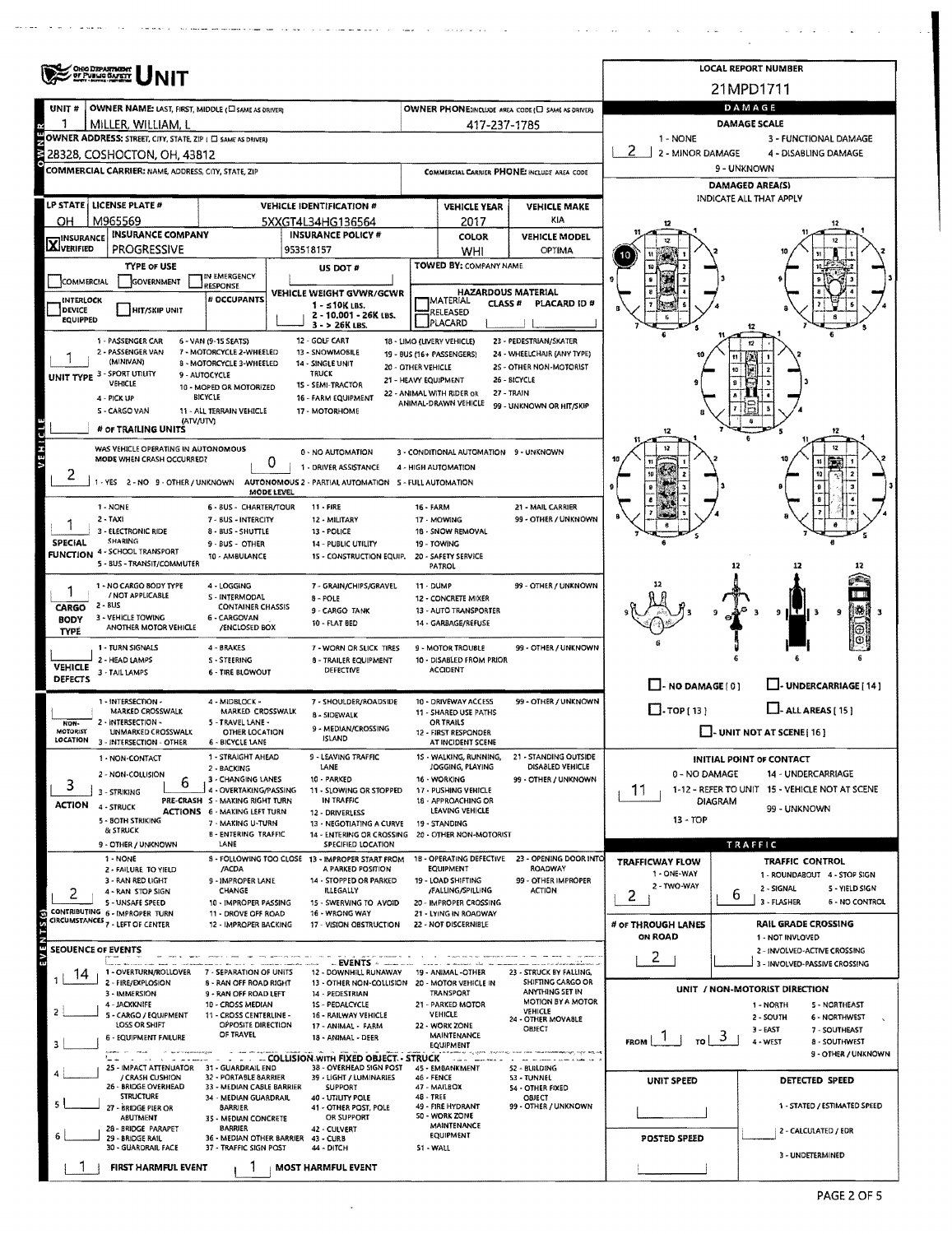|                            | <b><i>ONO DEPARTMENT</i></b><br>OF PUBLIC BAFRIT                                         |                                                                 | <b>LOCAL REPORT NUMBER</b> |                                                                        |                                                                       |                                                         |                                                      |                                                   |                |                                                                  |  |  |  |  |
|----------------------------|------------------------------------------------------------------------------------------|-----------------------------------------------------------------|----------------------------|------------------------------------------------------------------------|-----------------------------------------------------------------------|---------------------------------------------------------|------------------------------------------------------|---------------------------------------------------|----------------|------------------------------------------------------------------|--|--|--|--|
|                            |                                                                                          |                                                                 |                            |                                                                        |                                                                       |                                                         |                                                      |                                                   |                | 21MPD1711                                                        |  |  |  |  |
| UNIT#                      | OWNER NAME: LAST, FIRST, MIDDLE (C) SAME AS DRIVER)                                      |                                                                 |                            |                                                                        |                                                                       |                                                         | OWNER PHONE:INCLUDE AREA CODE (E) SAME AS DRIVER)    |                                                   |                | DAMAGE                                                           |  |  |  |  |
| 2                          | OWNER ADDRESS: STREET, CITY, STATE, ZIP ( O SAME AS DRIVER)                              |                                                                 |                            |                                                                        |                                                                       |                                                         |                                                      | 1 - NONE                                          |                | <b>DAMAGE SCALE</b><br>3 - FUNCTIONAL DAMAGE                     |  |  |  |  |
| š<br>OH                    |                                                                                          |                                                                 |                            |                                                                        |                                                                       |                                                         |                                                      | 2 - MINOR DAMAGE                                  |                | 4 - DISABLING DAMAGE                                             |  |  |  |  |
|                            | COMMERCIAL CARRIER: NAME, ADDRESS, CITY, STATE, ZIP                                      |                                                                 |                            |                                                                        |                                                                       |                                                         | COMMERCIAL CARRIER PHONE: INCLUDE AREA CODE          | 9 - UNKNOWN                                       |                |                                                                  |  |  |  |  |
|                            |                                                                                          |                                                                 |                            |                                                                        |                                                                       |                                                         |                                                      | <b>DAMAGED AREA(S)</b><br>INDICATE ALL THAT APPLY |                |                                                                  |  |  |  |  |
|                            | LP STATE   LICENSE PLATE #<br><b>VEHICLE IDENTIFICATION #</b>                            |                                                                 |                            |                                                                        |                                                                       |                                                         | <b>VEHICLE MAKE</b>                                  |                                                   |                |                                                                  |  |  |  |  |
| <b>INSURANCE</b>           | <b>INSURANCE COMPANY</b>                                                                 |                                                                 |                            | <b>INSURANCE POLICY #</b>                                              |                                                                       | <b>COLOR</b>                                            | <b>VEHICLE MODEL</b>                                 |                                                   |                |                                                                  |  |  |  |  |
| <b>VERIFIED</b>            |                                                                                          |                                                                 |                            |                                                                        |                                                                       |                                                         |                                                      |                                                   |                |                                                                  |  |  |  |  |
|                            | <b>TYPE OF USE</b>                                                                       | IN EMERGENCY                                                    |                            | US DOT #                                                               |                                                                       | <b>TOWED BY: COMPANY NAME</b>                           |                                                      |                                                   |                |                                                                  |  |  |  |  |
| <b>COMMERCIAL</b>          | GOVERNMENT                                                                               | <b>RESPONSE</b><br># OCCUPANTS                                  |                            | VEHICLE WEIGHT GVWR/GCWR                                               |                                                                       | <b>HAZARDOUS MATERIAL</b>                               |                                                      |                                                   |                |                                                                  |  |  |  |  |
| <b>INTERLOCK</b><br>DEVICE | <b>HIT/SKIP UNIT</b>                                                                     |                                                                 |                            | $1 - 510K$ LBS.<br>2 - 10.001 - 26K LBS.                               |                                                                       | <b>I</b> MATERIAL<br><b>CLASS #</b><br>RELEASED         | PLACARD ID#                                          |                                                   |                |                                                                  |  |  |  |  |
| <b>EQUIPPED</b>            |                                                                                          |                                                                 |                            | $3 - 26K$ LBS.                                                         |                                                                       | PLACARD                                                 |                                                      |                                                   |                |                                                                  |  |  |  |  |
| 23                         | 1 - PASSENGER CAR<br>2 - PASSENGER VAN                                                   | 6 - VAN (9-15 SEATS)<br>7 - MOTORCYCLE 2-WHEELED                |                            | 12 - GOLF CART<br>13 - SNOWMOBILE                                      |                                                                       | 18 - LIMO (LIVERY VEHICLE)<br>19 - BUS (16+ PASSENGERS) | 23 - PEDESTRIAN/SKATER<br>24 - WHEELCHAIR (ANY TYPE) |                                                   |                |                                                                  |  |  |  |  |
|                            | (MINIVAN)<br>UNIT TYPE 3 - SPORT UTILITY                                                 | <b>B - MOTORCYCLE 3-WHEELED</b><br>9 - AUTOCYCLE                |                            | 14 - SINGLE UNIT<br><b>TRUCK</b>                                       | 20 - OTHER VEHICLE                                                    |                                                         | 25 - OTHER NON-MOTORIST                              |                                                   |                |                                                                  |  |  |  |  |
|                            | VEHICLE<br>4 - PICK UP                                                                   | 10 - MOPED OR MOTORIZED<br>BICYCLE                              |                            | 15 - SEMI-TRACTOR<br>16 - FARM EQUIPMENT                               | 21 - HEAVY EQUIPMENT                                                  | 22 - ANIMAL WITH RIDER OR                               | 26 - BICYCLE<br>27 - TRAIN                           |                                                   |                |                                                                  |  |  |  |  |
|                            | S - CARGO VAN                                                                            | 11 - ALL TERRAIN VEHICLE                                        |                            | 17 - MOTORHOME                                                         |                                                                       | ANIMAL-DRAWN VEHICLE                                    | 99 - UNKNOWN OR HIT/SKIP                             |                                                   |                |                                                                  |  |  |  |  |
|                            | (ATV/UTV)<br># OF TRAILING UNITS                                                         |                                                                 |                            |                                                                        |                                                                       |                                                         |                                                      |                                                   |                | 12                                                               |  |  |  |  |
| <b>A E H I C L E</b>       | WAS VEHICLE OPERATING IN AUTONOMOUS<br>MODE WHEN CRASH OCCURRED?                         |                                                                 |                            | 0 - NO AUTOMATION                                                      |                                                                       | 3 - CONDITIONAL AUTOMATION 9 - UNKNOWN                  |                                                      |                                                   |                |                                                                  |  |  |  |  |
|                            |                                                                                          |                                                                 |                            | 1 - DRIVER ASSISTANCE                                                  |                                                                       | 4 - HIGH AUTOMATION                                     |                                                      |                                                   |                |                                                                  |  |  |  |  |
|                            | 1 - YES 2 - NO 9 - OTHER / UNKNOWN AUTONOMOUS 2 - PARTIAL AUTOMATION S - FULL AUTOMATION |                                                                 | <b>MODE LEVEL</b>          |                                                                        |                                                                       |                                                         |                                                      |                                                   |                |                                                                  |  |  |  |  |
|                            | 1 - NONE                                                                                 | 6 - BUS - CHARTER/TOUR                                          |                            | 11 - FIRE                                                              | <b>16 - FARM</b>                                                      |                                                         | 21 - MAIL CARRIER                                    |                                                   |                |                                                                  |  |  |  |  |
|                            | $2 - TAXI$<br>3 - ELECTRONIC RIDE                                                        | 7 - BUS - INTERCITY<br>8 - BUS - SHUTTLE                        |                            | 12 - MILITARY<br>13 - POLICE                                           |                                                                       | 17 - MOWING<br>18 - SNOW REMOVAL                        | 99 - OTHER / UNKNOWN                                 |                                                   |                |                                                                  |  |  |  |  |
| <b>SPECIAL</b>             | <b>SHARING</b><br><b>FUNCTION 4 - SCHOOL TRANSPORT</b>                                   | 9 - BUS - OTHER<br>10 - AMBULANCE                               |                            | 14 - PUBLIC UTILITY<br>1S - CONSTRUCTION EQUIP.                        | 19 - TOWING                                                           | 20 - SAFETY SERVICE                                     |                                                      |                                                   |                |                                                                  |  |  |  |  |
|                            | S - BUS - TRANSIT/COMMUTER                                                               |                                                                 |                            |                                                                        |                                                                       | PATROL                                                  |                                                      |                                                   | 12             | 12                                                               |  |  |  |  |
|                            | 1 - NO CARGO BODY TYPE<br>/ NOT APPLICABLE                                               | 4 - LOGGING<br><b>S-INTERMODAL</b>                              |                            | 7 - GRAIN/CHIPS/GRAVEL                                                 | 11 - DUMP                                                             |                                                         | 99 - OTHER / UNKNOWN                                 |                                                   |                |                                                                  |  |  |  |  |
| CARGO                      | $2 - BUS$                                                                                | <b>CONTAINER CHASSIS</b>                                        |                            | 8 - POLE<br>9 - CARGO TANK                                             |                                                                       | 12 - CONCRETE MIXER<br>13 - AUTO TRANSPORTER            |                                                      |                                                   |                | 瓣<br>9 H C<br>9                                                  |  |  |  |  |
| <b>BODY</b><br><b>TYPE</b> | 3 - VEHICLE TOWING<br>ANOTHER MOTOR VEHICLE                                              | 6 - CARGOVAN<br>/ENCLOSED BOX                                   |                            | 10 - FLAT BED                                                          |                                                                       | 14 - GARBAGE/REFUSE                                     |                                                      |                                                   |                | ⊕                                                                |  |  |  |  |
|                            | 1 - TURN SIGNALS                                                                         | 4 - BRAKES                                                      |                            | 7 - WORN OR SLICK TIRES                                                |                                                                       | <b>9 - MOTOR TROUBLE</b>                                | 99 - OTHER / UNKNOWN                                 |                                                   |                |                                                                  |  |  |  |  |
| <b>VEHICLE</b>             | 2 - HEAD LAMPS<br>3 - TAIL LAMPS                                                         | <b>S-STEERING</b><br><b>6 - TIRE BLOWOUT</b>                    |                            | <b>B - TRAILER EQUIPMENT</b><br>DEFECTIVE                              |                                                                       | 10 - DISABLED FROM PRIOR<br><b>ACCIDENT</b>             |                                                      |                                                   |                |                                                                  |  |  |  |  |
| DEFECTS                    |                                                                                          |                                                                 |                            |                                                                        |                                                                       |                                                         |                                                      | $\Box$ - NO DAMAGE [ 0 ]                          |                | U-UNDERCARRIAGE [ 14 ]                                           |  |  |  |  |
| 4                          | 1 - INTERSECTION -<br>MARKED CROSSWALK                                                   | 4 - MIDBLOCK -<br>MARKED CROSSWALK                              |                            | 7 - SHOULDER/ROADSIDE<br><b>B - SIDEWALK</b>                           | 10 - DRIVEWAY ACCESS<br>99 - OTHER / UNKNOWN<br>11 - SHARED USE PATHS |                                                         |                                                      | $\Box$ -TOP[13]<br>$\Box$ - ALL AREAS [ 15 ]      |                |                                                                  |  |  |  |  |
| LOCATION                   | NON-MOTORIST 2 - INTERSECTION -<br>UNMARKED CROSSWALK                                    | S - TRAVEL LANE -<br><b>OTHER LOCATION</b>                      |                            | 9 - MEDIAN/CROSSING                                                    |                                                                       | <b>OR TRAILS</b><br>12 - FIRST RESPONDER                |                                                      | $\Box$ - UNIT NOT AT SCENE [ 16 ]                 |                |                                                                  |  |  |  |  |
|                            | AT IMPACT 3 - INTERSECTION - OTHER                                                       | 6 - BICYCLE LANE                                                |                            | ISLAND<br>9 - LEAVING TRAFFIC                                          |                                                                       | AT INCIDENT SCENE<br>15 - WALKING, RUNNING,             | 21 - STANDING OUTSIDE                                |                                                   |                |                                                                  |  |  |  |  |
|                            | 1 - NON-CONTACT<br>2 - NON-COLLISION                                                     | 1 - STRAIGHT AHEAD<br>2 - BACKING                               |                            | LANE                                                                   |                                                                       | JOGGING, PLAYING                                        | DISABLED VEHICLE                                     | 0 - NO DAMAGE                                     |                | INITIAL POINT OF CONTACT<br>14 - UNDERCARRIAGE                   |  |  |  |  |
|                            | 14<br>3 - STRIKING                                                                       | 3 - CHANGING LANES<br>4 - OVERTAKING/PASSING                    |                            | 10 - PARKED<br>11 - SLOWING OR STOPPED                                 | 16 - WORKING<br>99 - OTHER / UNKNOWN<br>17 - PUSHING VEHICLE          |                                                         |                                                      | 9                                                 |                | 1-12 - REFER TO UNIT 15 - VEHICLE NOT AT SCENE                   |  |  |  |  |
| ACTION                     | 4 - STRUCK                                                                               | PRE-CRASH S - MAKING RIGHT TURN<br>ACTIONS 6 - MAKING LEFT TURN |                            | IN TRAFFIC<br>12 - DRIVERLESS                                          |                                                                       | 18 - APPROACHING OR<br>LEAVING VEHICLE                  |                                                      |                                                   | <b>DIAGRAM</b> | 99 - UNKNOWN                                                     |  |  |  |  |
|                            | S - BOTH STRIKING<br>& STRUCK                                                            | 7 - MAKING U-TURN<br>8 - ENTERING TRAFFIC                       |                            | 13 - NEGOTIATING A CURVE<br>14 - ENTERING OR CROSSING                  |                                                                       | 19 - STANDING<br>20 - OTHER NON-MOTORIST                |                                                      | 13 - TOP                                          |                |                                                                  |  |  |  |  |
|                            | 9 - OTHER / UNKNOWN                                                                      | LANE                                                            |                            | SPECIFIED LOCATION                                                     |                                                                       |                                                         |                                                      |                                                   |                | TRAFFIC                                                          |  |  |  |  |
|                            | 1 - NONE<br>2 - FAILURE TO YIELD                                                         | /ACDA                                                           |                            | B - FOLLOWING TOO CLOSE 13 - IMPROPER START FROM<br>A PARKED POSITION  |                                                                       | 18 - OPERATING DEFECTIVE<br>EQUIPMENT                   | 23 - OPENING DOOR INTO<br><b>ROADWAY</b>             | <b>TRAFFICWAY FLOW</b><br>1 - ONE-WAY             |                | <b>TRAFFIC CONTROL</b><br>1 - ROUNDABOUT 4 - STOP SIGN           |  |  |  |  |
|                            | 3 - RAN RED LIGHT<br>4 - RAN STOP SIGN                                                   | 9 - IMPROPER LANE<br>CHANGE                                     |                            | 14 - STOPPED OR PARKED<br><b>ILLEGALLY</b>                             |                                                                       | 19 - LOAD SHIFTING<br>/FALLING/SPILLING                 | 99 - OTHER IMPROPER<br><b>ACTION</b>                 | 2 - TWO-WAY                                       | 6              | 2 - SIGNAL<br>S - YIELD SIGN                                     |  |  |  |  |
|                            | S - UNSAFE SPEED<br>CONTRIBUTING 6 - IMPROPER TURN                                       | 10 - IMPROPER PASSING<br>11 - DROVE OFF ROAD                    |                            | 15 - SWERVING TO AVOID<br>16 - WRONG WAY                               |                                                                       | 20 - IMPROPER CROSSING<br>21 - LYING IN ROADWAY         |                                                      |                                                   |                | 3 - FLASHER<br><b>6 - NO CONTROL</b>                             |  |  |  |  |
| TS(s)                      | CIRCUMSTANCES 7 - LEFT OF CENTER                                                         | 12 - IMPROPER BACKING                                           |                            | 17 - VISION OBSTRUCTION                                                |                                                                       | 22 - NOT DISCERNIBLE                                    |                                                      | # OF THROUGH LANES                                |                | RAIL GRADE CROSSING                                              |  |  |  |  |
| <b>NEW</b>                 | <b>SEQUENCE OF EVENTS</b>                                                                |                                                                 |                            |                                                                        |                                                                       |                                                         |                                                      | ON ROAD                                           |                | 1 - NOT INVLOVED<br>2 - INVOLVED-ACTIVE CROSSING                 |  |  |  |  |
| 14                         | 1 - OVERTURN/ROLLOVER                                                                    | 7 - SEPARATION OF UNITS                                         |                            | EVENTS<br>12 - DOWNHILL RUNAWAY 19 - ANIMAL -OTHER                     |                                                                       |                                                         | 23 - STRUCK BY FALLING,                              | 2                                                 |                | 3 - INVOLVED-PASSIVE CROSSING                                    |  |  |  |  |
|                            | 2 - FIRE/EXPLOSION<br>3 - IMMERSION                                                      | 8 - RAN OFF ROAD RIGHT<br>9 - RAN OFF ROAD LEFT                 |                            | 13 - OTHER NON-COLLISION 20 - MOTOR VEHICLE IN<br>14 - PEDESTRIAN      |                                                                       | <b>TRANSPORT</b>                                        | SHIFTING CARGO OR<br>ANYTHING SET IN                 |                                                   |                | UNIT / NON-MOTORIST DIRECTION                                    |  |  |  |  |
|                            | 4 - JACKKNIFE                                                                            | 10 - CROSS MEDIAN                                               |                            | 15 - PEDALCYCLE                                                        |                                                                       | 21 - PARKED MOTOR<br>VEHICLE                            | <b>MOTION BY A MOTOR</b><br>VEHICLE                  |                                                   |                | 1 - NORTH<br><b>S-NORTHEAST</b>                                  |  |  |  |  |
|                            | 5 - CARGO / EQUIPMENT<br>LOSS OR SHIFT                                                   | 11 - CROSS CENTERLINE -<br>OPPOSITE DIRECTION<br>OF TRAVEL      |                            | 16 - RAILWAY VEHICLE<br>17 - ANIMAL - FARM                             |                                                                       | 22 - WORK ZONE                                          | 24 - OTHER MOVABLE<br><b>OBJECT</b>                  |                                                   |                | 2 - SOUTH<br><b>6 - NORTHWEST</b><br>$3 - EAST$<br>7 - SOUTHEAST |  |  |  |  |
| з                          | <b>6 - EQUIPMENT FAILURE</b>                                                             |                                                                 |                            | 18 - ANIMAL - DEER                                                     |                                                                       | <b>MAINTENANCE</b><br><b>EQUIPMENT</b>                  |                                                      | TO  <br><b>FROM</b>                               |                | 4 - WEST<br>8 - SOUTHWEST<br>9 - OTHER / UNKNOWN                 |  |  |  |  |
|                            | 25 - IMPACT ATTENUATOR 31 - GUARDRAIL END                                                |                                                                 |                            | <b>COLLISION WITH FIXED OBJECT - STRUCK</b><br>38 - OVERHEAD SIGN POST |                                                                       | 45 - EMBANKMENT                                         | 52 BUILDING                                          |                                                   |                |                                                                  |  |  |  |  |
|                            | / CRASH CUSHION<br>26 - BRIDGE OVERHEAD                                                  | 32 - PORTABLE BARRIER<br>33 - MEDIAN CABLE BARRIER              |                            | 39 - LIGHT / LUMINARIES<br>SUPPORT                                     | <b>46 - FENCE</b>                                                     | 47 - MAILBOX                                            | 53 - TUNNEL<br>54 - OTHER FIXED                      | UNIT SPEED                                        |                | DETECTED SPEED                                                   |  |  |  |  |
|                            | <b>STRUCTURE</b><br>27 - BRIDGE PIER OR                                                  | 34 - MEDIAN GUARDRAIL<br><b>BARRIER</b>                         |                            | 40 - UTILITY POLE<br>41 - OTHER POST, POLE                             | 48 - TREE                                                             | 49 - FIRE HYDRANT                                       | OBJECT<br>99 - OTHER / UNKNOWN                       |                                                   |                | 1 - STATED / ESTIMATED SPEED                                     |  |  |  |  |
|                            | ABUTMENT<br>28 - BRIDGE PARAPET                                                          | 35 - MEDIAN CONCRETE<br><b>BARRIER</b>                          |                            | OR SUPPORT<br>42 - CULVERT                                             |                                                                       | S0 - WORK ZONE<br>MAINTENANCE                           |                                                      |                                                   |                | 2 - CALCULATED / EDR                                             |  |  |  |  |
|                            | 29 - BRIDGE RAIL<br>30 - GUARDRAIL FACE                                                  | 36 - MEDIAN OTHER BARRIER 43 - CURB<br>37 - TRAFFIC SIGN POST   |                            | 44 - DITCH                                                             | S1 - WALL                                                             | <b>EQUIPMENT</b>                                        |                                                      | POSTED SPEED                                      |                |                                                                  |  |  |  |  |
|                            | FIRST HARMFUL EVENT                                                                      |                                                                 |                            | MOST HARMFUL EVENT                                                     |                                                                       |                                                         |                                                      |                                                   |                | 3 - UNDETERMINED                                                 |  |  |  |  |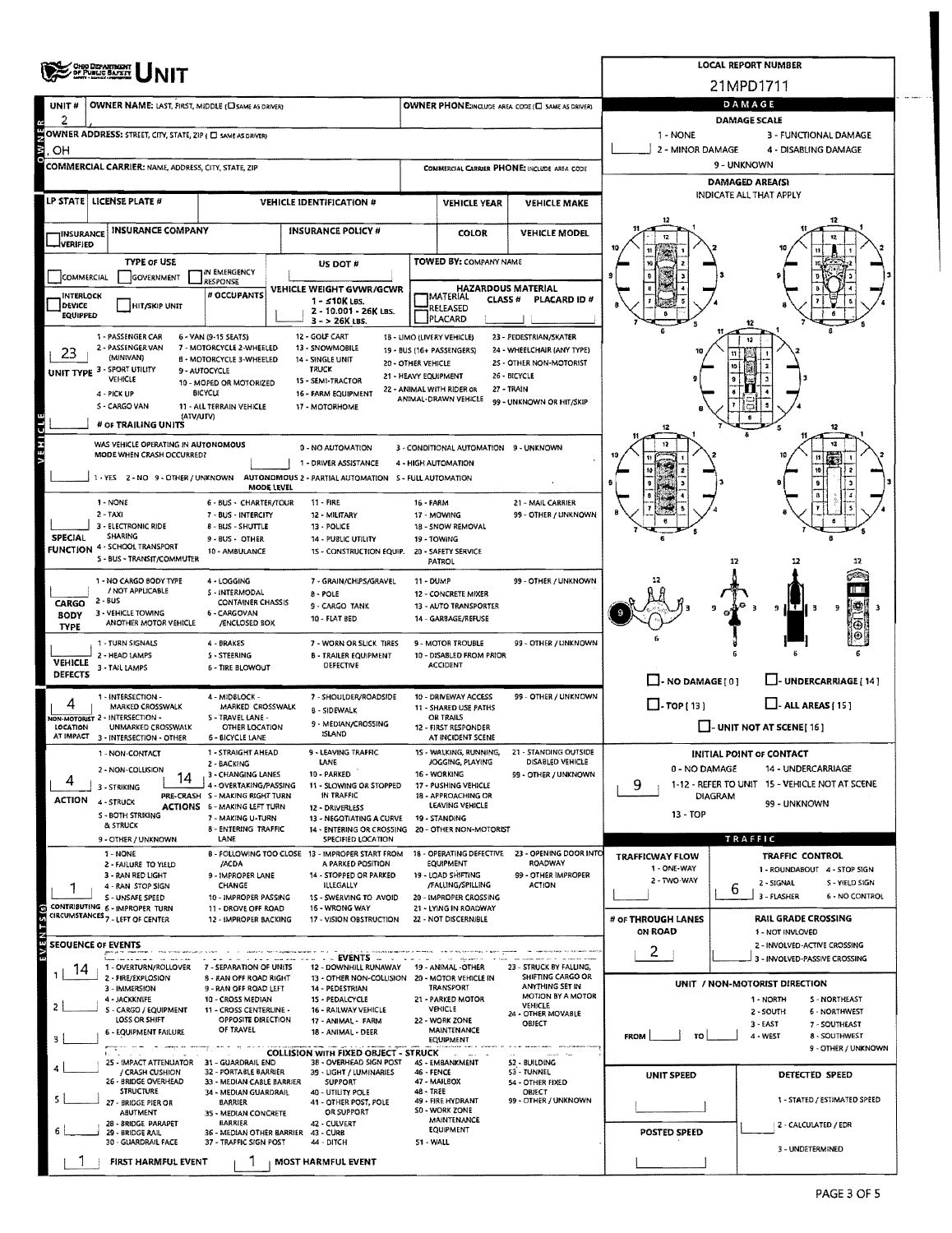|                                                                                                                                                                                                                                                                                                                                             | <b>ERRICH MOTORIST / NON-MOTORIST</b>                                        |                                                                                                                                                                                                                                                                                                                                                                                                                                                                                                                                                                                                                                              |                                                                                                                                                                                                                                                                                                                                                                                                                                                                                                                                                                                                                                                                                                                                                                                                                                                                                                                                                                                                                                                                                                          |                                                                           |                                                                  |                                                                                                                                                                                                                                                                                                                                               |                      |                                                                                                                                                                                                                                                                                                                                                                                                                                                                                                                                                                                                                        | <b>LOCAL REPORT NUMBER</b><br>21MPD1711                                                                           |                                              |                                                                                                                                                                                                                                                                                                                                                                                                                                                                                                                                                                                   |                                                                                                              |                                                                                                              |                                                                                                                                                                         |                                                                                                                                         |  |
|---------------------------------------------------------------------------------------------------------------------------------------------------------------------------------------------------------------------------------------------------------------------------------------------------------------------------------------------|------------------------------------------------------------------------------|----------------------------------------------------------------------------------------------------------------------------------------------------------------------------------------------------------------------------------------------------------------------------------------------------------------------------------------------------------------------------------------------------------------------------------------------------------------------------------------------------------------------------------------------------------------------------------------------------------------------------------------------|----------------------------------------------------------------------------------------------------------------------------------------------------------------------------------------------------------------------------------------------------------------------------------------------------------------------------------------------------------------------------------------------------------------------------------------------------------------------------------------------------------------------------------------------------------------------------------------------------------------------------------------------------------------------------------------------------------------------------------------------------------------------------------------------------------------------------------------------------------------------------------------------------------------------------------------------------------------------------------------------------------------------------------------------------------------------------------------------------------|---------------------------------------------------------------------------|------------------------------------------------------------------|-----------------------------------------------------------------------------------------------------------------------------------------------------------------------------------------------------------------------------------------------------------------------------------------------------------------------------------------------|----------------------|------------------------------------------------------------------------------------------------------------------------------------------------------------------------------------------------------------------------------------------------------------------------------------------------------------------------------------------------------------------------------------------------------------------------------------------------------------------------------------------------------------------------------------------------------------------------------------------------------------------------|-------------------------------------------------------------------------------------------------------------------|----------------------------------------------|-----------------------------------------------------------------------------------------------------------------------------------------------------------------------------------------------------------------------------------------------------------------------------------------------------------------------------------------------------------------------------------------------------------------------------------------------------------------------------------------------------------------------------------------------------------------------------------|--------------------------------------------------------------------------------------------------------------|--------------------------------------------------------------------------------------------------------------|-------------------------------------------------------------------------------------------------------------------------------------------------------------------------|-----------------------------------------------------------------------------------------------------------------------------------------|--|
| UNIT #                                                                                                                                                                                                                                                                                                                                      |                                                                              | NAME: LAST, FIRST, MIDDLE                                                                                                                                                                                                                                                                                                                                                                                                                                                                                                                                                                                                                    |                                                                                                                                                                                                                                                                                                                                                                                                                                                                                                                                                                                                                                                                                                                                                                                                                                                                                                                                                                                                                                                                                                          |                                                                           |                                                                  |                                                                                                                                                                                                                                                                                                                                               |                      |                                                                                                                                                                                                                                                                                                                                                                                                                                                                                                                                                                                                                        |                                                                                                                   |                                              | DATE OF BIRTH                                                                                                                                                                                                                                                                                                                                                                                                                                                                                                                                                                     |                                                                                                              |                                                                                                              | AGE                                                                                                                                                                     | <b>GENDER</b>                                                                                                                           |  |
|                                                                                                                                                                                                                                                                                                                                             |                                                                              | MILLER, WILLIAM, L                                                                                                                                                                                                                                                                                                                                                                                                                                                                                                                                                                                                                           |                                                                                                                                                                                                                                                                                                                                                                                                                                                                                                                                                                                                                                                                                                                                                                                                                                                                                                                                                                                                                                                                                                          |                                                                           |                                                                  |                                                                                                                                                                                                                                                                                                                                               |                      |                                                                                                                                                                                                                                                                                                                                                                                                                                                                                                                                                                                                                        |                                                                                                                   |                                              | 11/14/2021                                                                                                                                                                                                                                                                                                                                                                                                                                                                                                                                                                        |                                                                                                              |                                                                                                              | 0                                                                                                                                                                       | м                                                                                                                                       |  |
|                                                                                                                                                                                                                                                                                                                                             | <b>ADDRESS: STREET, CITY, STATE, ZIP</b>                                     |                                                                                                                                                                                                                                                                                                                                                                                                                                                                                                                                                                                                                                              |                                                                                                                                                                                                                                                                                                                                                                                                                                                                                                                                                                                                                                                                                                                                                                                                                                                                                                                                                                                                                                                                                                          |                                                                           |                                                                  |                                                                                                                                                                                                                                                                                                                                               |                      |                                                                                                                                                                                                                                                                                                                                                                                                                                                                                                                                                                                                                        |                                                                                                                   |                                              | <b>CONTACT PHONE - INCLUDE AREA CODE</b>                                                                                                                                                                                                                                                                                                                                                                                                                                                                                                                                          |                                                                                                              |                                                                                                              |                                                                                                                                                                         |                                                                                                                                         |  |
|                                                                                                                                                                                                                                                                                                                                             | 28328 COUNTY RD 38, COSHOCTON, OH, 43812                                     |                                                                                                                                                                                                                                                                                                                                                                                                                                                                                                                                                                                                                                              |                                                                                                                                                                                                                                                                                                                                                                                                                                                                                                                                                                                                                                                                                                                                                                                                                                                                                                                                                                                                                                                                                                          |                                                                           |                                                                  |                                                                                                                                                                                                                                                                                                                                               |                      |                                                                                                                                                                                                                                                                                                                                                                                                                                                                                                                                                                                                                        |                                                                                                                   | 417-237-1785                                 |                                                                                                                                                                                                                                                                                                                                                                                                                                                                                                                                                                                   |                                                                                                              |                                                                                                              |                                                                                                                                                                         |                                                                                                                                         |  |
| NON-MOTO<br>INJURIES INJURED                                                                                                                                                                                                                                                                                                                | <b>TAKEN</b>                                                                 | <b>EMS AGENCY (NAME)</b>                                                                                                                                                                                                                                                                                                                                                                                                                                                                                                                                                                                                                     |                                                                                                                                                                                                                                                                                                                                                                                                                                                                                                                                                                                                                                                                                                                                                                                                                                                                                                                                                                                                                                                                                                          |                                                                           |                                                                  | INJURED TAKEN TO: MEDICAL FACILITY (NAME, CITY)                                                                                                                                                                                                                                                                                               |                      | <b>SAFETY EQUIPMENT</b><br><b>USED</b>                                                                                                                                                                                                                                                                                                                                                                                                                                                                                                                                                                                 |                                                                                                                   | <b>1DOT-COMPLIANT</b>                        | <b>SEATING</b><br><b>POSITION</b>                                                                                                                                                                                                                                                                                                                                                                                                                                                                                                                                                 |                                                                                                              |                                                                                                              | AIR BAG USAGE EIECTION                                                                                                                                                  | <b>TRAPPED</b>                                                                                                                          |  |
| 5                                                                                                                                                                                                                                                                                                                                           | BY<br>ر 1 ر                                                                  |                                                                                                                                                                                                                                                                                                                                                                                                                                                                                                                                                                                                                                              |                                                                                                                                                                                                                                                                                                                                                                                                                                                                                                                                                                                                                                                                                                                                                                                                                                                                                                                                                                                                                                                                                                          |                                                                           |                                                                  |                                                                                                                                                                                                                                                                                                                                               |                      |                                                                                                                                                                                                                                                                                                                                                                                                                                                                                                                                                                                                                        | <sup>I</sup> MC HELMET<br>1                                                                                       |                                              |                                                                                                                                                                                                                                                                                                                                                                                                                                                                                                                                                                                   |                                                                                                              | 1<br>1<br>1                                                                                                  |                                                                                                                                                                         |                                                                                                                                         |  |
| <b>OTORIST</b><br><b>OL STATE</b>                                                                                                                                                                                                                                                                                                           |                                                                              | <b>OPERATOR LICENSE NUMBER</b>                                                                                                                                                                                                                                                                                                                                                                                                                                                                                                                                                                                                               |                                                                                                                                                                                                                                                                                                                                                                                                                                                                                                                                                                                                                                                                                                                                                                                                                                                                                                                                                                                                                                                                                                          |                                                                           | OFFENSE CHARGED                                                  |                                                                                                                                                                                                                                                                                                                                               | LOCAL<br>CODE        | <b>OFFENSE DESCRIPTION</b>                                                                                                                                                                                                                                                                                                                                                                                                                                                                                                                                                                                             |                                                                                                                   | <b>CITATION NUMBER</b>                       |                                                                                                                                                                                                                                                                                                                                                                                                                                                                                                                                                                                   |                                                                                                              |                                                                                                              |                                                                                                                                                                         |                                                                                                                                         |  |
| MО                                                                                                                                                                                                                                                                                                                                          | B202168016                                                                   |                                                                                                                                                                                                                                                                                                                                                                                                                                                                                                                                                                                                                                              |                                                                                                                                                                                                                                                                                                                                                                                                                                                                                                                                                                                                                                                                                                                                                                                                                                                                                                                                                                                                                                                                                                          |                                                                           |                                                                  |                                                                                                                                                                                                                                                                                                                                               |                      |                                                                                                                                                                                                                                                                                                                                                                                                                                                                                                                                                                                                                        |                                                                                                                   | <b>ALCOHOL TEST</b>                          |                                                                                                                                                                                                                                                                                                                                                                                                                                                                                                                                                                                   |                                                                                                              |                                                                                                              |                                                                                                                                                                         |                                                                                                                                         |  |
| OL CLASS                                                                                                                                                                                                                                                                                                                                    | <b>ENDORSEMENT</b>                                                           | <b>RESTRICTION SELECT UP TO 3</b>                                                                                                                                                                                                                                                                                                                                                                                                                                                                                                                                                                                                            |                                                                                                                                                                                                                                                                                                                                                                                                                                                                                                                                                                                                                                                                                                                                                                                                                                                                                                                                                                                                                                                                                                          | ALCOHOL / DRUG SUSPECTED<br><b>DRIVER</b><br>DISTRACTED<br><b>ALCOHOL</b> |                                                                  |                                                                                                                                                                                                                                                                                                                                               | MARUUANA             | <b>CONDITION</b>                                                                                                                                                                                                                                                                                                                                                                                                                                                                                                                                                                                                       | <b>STATUS</b>                                                                                                     | TYPE                                         | VALUE                                                                                                                                                                                                                                                                                                                                                                                                                                                                                                                                                                             | <b>DRUG TEST(S)</b><br><b>STATUS</b><br><b>TYPE</b>                                                          |                                                                                                              |                                                                                                                                                                         | RESULTS SELECT UP TO 4                                                                                                                  |  |
| 4                                                                                                                                                                                                                                                                                                                                           |                                                                              |                                                                                                                                                                                                                                                                                                                                                                                                                                                                                                                                                                                                                                              | $BY_1$                                                                                                                                                                                                                                                                                                                                                                                                                                                                                                                                                                                                                                                                                                                                                                                                                                                                                                                                                                                                                                                                                                   |                                                                           | <b>OTHER DRUG</b>                                                |                                                                                                                                                                                                                                                                                                                                               |                      | 1                                                                                                                                                                                                                                                                                                                                                                                                                                                                                                                                                                                                                      | 1                                                                                                                 | 1                                            |                                                                                                                                                                                                                                                                                                                                                                                                                                                                                                                                                                                   | 1                                                                                                            | 1                                                                                                            |                                                                                                                                                                         |                                                                                                                                         |  |
| UNIT <sup>#</sup>                                                                                                                                                                                                                                                                                                                           |                                                                              | NAME: LAST, FIRST, MIDDLE                                                                                                                                                                                                                                                                                                                                                                                                                                                                                                                                                                                                                    |                                                                                                                                                                                                                                                                                                                                                                                                                                                                                                                                                                                                                                                                                                                                                                                                                                                                                                                                                                                                                                                                                                          |                                                                           |                                                                  |                                                                                                                                                                                                                                                                                                                                               |                      |                                                                                                                                                                                                                                                                                                                                                                                                                                                                                                                                                                                                                        |                                                                                                                   |                                              | DATE OF BIRTH                                                                                                                                                                                                                                                                                                                                                                                                                                                                                                                                                                     |                                                                                                              |                                                                                                              | AGE                                                                                                                                                                     | <b>GENDER</b>                                                                                                                           |  |
| 2                                                                                                                                                                                                                                                                                                                                           |                                                                              | MCMASTER, CARL, E                                                                                                                                                                                                                                                                                                                                                                                                                                                                                                                                                                                                                            |                                                                                                                                                                                                                                                                                                                                                                                                                                                                                                                                                                                                                                                                                                                                                                                                                                                                                                                                                                                                                                                                                                          |                                                                           |                                                                  |                                                                                                                                                                                                                                                                                                                                               |                      |                                                                                                                                                                                                                                                                                                                                                                                                                                                                                                                                                                                                                        |                                                                                                                   |                                              | 09/29/1954                                                                                                                                                                                                                                                                                                                                                                                                                                                                                                                                                                        |                                                                                                              |                                                                                                              | 67                                                                                                                                                                      | м                                                                                                                                       |  |
|                                                                                                                                                                                                                                                                                                                                             | ADDRESS: STREET, CITY, STATE, ZIP                                            |                                                                                                                                                                                                                                                                                                                                                                                                                                                                                                                                                                                                                                              |                                                                                                                                                                                                                                                                                                                                                                                                                                                                                                                                                                                                                                                                                                                                                                                                                                                                                                                                                                                                                                                                                                          |                                                                           |                                                                  |                                                                                                                                                                                                                                                                                                                                               |                      |                                                                                                                                                                                                                                                                                                                                                                                                                                                                                                                                                                                                                        |                                                                                                                   |                                              | <b>CONTACT PHONE - INCLUDE AREA CODE</b>                                                                                                                                                                                                                                                                                                                                                                                                                                                                                                                                          |                                                                                                              |                                                                                                              |                                                                                                                                                                         |                                                                                                                                         |  |
| <b>INJURIES IINJURED</b>                                                                                                                                                                                                                                                                                                                    |                                                                              | 6307 SR 515 APT B, MILLERSBURG, OH, 44654<br><b>EMS AGENCY (NAME)</b>                                                                                                                                                                                                                                                                                                                                                                                                                                                                                                                                                                        |                                                                                                                                                                                                                                                                                                                                                                                                                                                                                                                                                                                                                                                                                                                                                                                                                                                                                                                                                                                                                                                                                                          |                                                                           |                                                                  | INJURED TAKEN TO: MEDICAL FACILITY (NAME, CITY)                                                                                                                                                                                                                                                                                               |                      | <b>SAFETY EQUIPMENT</b>                                                                                                                                                                                                                                                                                                                                                                                                                                                                                                                                                                                                |                                                                                                                   | 330-893-1802                                 | <b>SEATING</b>                                                                                                                                                                                                                                                                                                                                                                                                                                                                                                                                                                    |                                                                                                              |                                                                                                              |                                                                                                                                                                         | <b>TRAPPED</b>                                                                                                                          |  |
| NON-MOTORIST<br>4                                                                                                                                                                                                                                                                                                                           | <b>TAKEN</b><br>₿Y                                                           | HOLMES DISTRICT 1                                                                                                                                                                                                                                                                                                                                                                                                                                                                                                                                                                                                                            |                                                                                                                                                                                                                                                                                                                                                                                                                                                                                                                                                                                                                                                                                                                                                                                                                                                                                                                                                                                                                                                                                                          |                                                                           |                                                                  |                                                                                                                                                                                                                                                                                                                                               |                      | <b>USED</b>                                                                                                                                                                                                                                                                                                                                                                                                                                                                                                                                                                                                            |                                                                                                                   | <b>IDOT-COMPLIANT</b><br>-IMC HELMET         | <b>POSITION</b>                                                                                                                                                                                                                                                                                                                                                                                                                                                                                                                                                                   |                                                                                                              | AIR BAG USAGE EJECTION                                                                                       |                                                                                                                                                                         |                                                                                                                                         |  |
|                                                                                                                                                                                                                                                                                                                                             | 2 <sub>1</sub>                                                               | OL STATE OPERATOR LICENSE NUMBER                                                                                                                                                                                                                                                                                                                                                                                                                                                                                                                                                                                                             |                                                                                                                                                                                                                                                                                                                                                                                                                                                                                                                                                                                                                                                                                                                                                                                                                                                                                                                                                                                                                                                                                                          | JPH                                                                       | <b>OFFENSE CHARGED</b>                                           |                                                                                                                                                                                                                                                                                                                                               | LOCAL                | 1<br>OFFENSE DESCRIPTION                                                                                                                                                                                                                                                                                                                                                                                                                                                                                                                                                                                               |                                                                                                                   |                                              | 15                                                                                                                                                                                                                                                                                                                                                                                                                                                                                                                                                                                |                                                                                                              | <b>CITATION NUMBER</b>                                                                                       |                                                                                                                                                                         |                                                                                                                                         |  |
| OTORIST/                                                                                                                                                                                                                                                                                                                                    |                                                                              |                                                                                                                                                                                                                                                                                                                                                                                                                                                                                                                                                                                                                                              |                                                                                                                                                                                                                                                                                                                                                                                                                                                                                                                                                                                                                                                                                                                                                                                                                                                                                                                                                                                                                                                                                                          |                                                                           |                                                                  |                                                                                                                                                                                                                                                                                                                                               | CODE                 |                                                                                                                                                                                                                                                                                                                                                                                                                                                                                                                                                                                                                        |                                                                                                                   |                                              |                                                                                                                                                                                                                                                                                                                                                                                                                                                                                                                                                                                   |                                                                                                              |                                                                                                              |                                                                                                                                                                         |                                                                                                                                         |  |
| OL CLASS                                                                                                                                                                                                                                                                                                                                    | ENDDRSEMENT                                                                  | <b>RESTRICTION SELECT UP TO 3</b>                                                                                                                                                                                                                                                                                                                                                                                                                                                                                                                                                                                                            | <b>DRIVER</b>                                                                                                                                                                                                                                                                                                                                                                                                                                                                                                                                                                                                                                                                                                                                                                                                                                                                                                                                                                                                                                                                                            |                                                                           |                                                                  | <b>ALCOHOL / DRUG SUSPECTED</b>                                                                                                                                                                                                                                                                                                               |                      | <b>CONDITION</b>                                                                                                                                                                                                                                                                                                                                                                                                                                                                                                                                                                                                       |                                                                                                                   | ALCOHOL TEST                                 |                                                                                                                                                                                                                                                                                                                                                                                                                                                                                                                                                                                   |                                                                                                              |                                                                                                              | <b>DRUG TEST(S)</b>                                                                                                                                                     |                                                                                                                                         |  |
|                                                                                                                                                                                                                                                                                                                                             |                                                                              |                                                                                                                                                                                                                                                                                                                                                                                                                                                                                                                                                                                                                                              | BY                                                                                                                                                                                                                                                                                                                                                                                                                                                                                                                                                                                                                                                                                                                                                                                                                                                                                                                                                                                                                                                                                                       | DISTRACTED                                                                | ALCOHOL                                                          | MARUUANA                                                                                                                                                                                                                                                                                                                                      |                      |                                                                                                                                                                                                                                                                                                                                                                                                                                                                                                                                                                                                                        | <b>STATUS</b>                                                                                                     | <b>TYPE</b>                                  | VALUE                                                                                                                                                                                                                                                                                                                                                                                                                                                                                                                                                                             | <b>STATUS</b>                                                                                                | <b>TYPE</b>                                                                                                  |                                                                                                                                                                         | RESULTS SELECT UP TO 4                                                                                                                  |  |
| 4                                                                                                                                                                                                                                                                                                                                           |                                                                              |                                                                                                                                                                                                                                                                                                                                                                                                                                                                                                                                                                                                                                              |                                                                                                                                                                                                                                                                                                                                                                                                                                                                                                                                                                                                                                                                                                                                                                                                                                                                                                                                                                                                                                                                                                          |                                                                           | OTHER DRUG                                                       |                                                                                                                                                                                                                                                                                                                                               |                      | 1                                                                                                                                                                                                                                                                                                                                                                                                                                                                                                                                                                                                                      | 1                                                                                                                 |                                              |                                                                                                                                                                                                                                                                                                                                                                                                                                                                                                                                                                                   | 1                                                                                                            |                                                                                                              |                                                                                                                                                                         |                                                                                                                                         |  |
| UNIT #                                                                                                                                                                                                                                                                                                                                      |                                                                              | NAME: LAST, FIRST, MIDDLE                                                                                                                                                                                                                                                                                                                                                                                                                                                                                                                                                                                                                    |                                                                                                                                                                                                                                                                                                                                                                                                                                                                                                                                                                                                                                                                                                                                                                                                                                                                                                                                                                                                                                                                                                          |                                                                           |                                                                  |                                                                                                                                                                                                                                                                                                                                               |                      |                                                                                                                                                                                                                                                                                                                                                                                                                                                                                                                                                                                                                        |                                                                                                                   |                                              | DATE OF BIRTH                                                                                                                                                                                                                                                                                                                                                                                                                                                                                                                                                                     |                                                                                                              |                                                                                                              | <b>AGE</b>                                                                                                                                                              | <b>GENDER</b>                                                                                                                           |  |
|                                                                                                                                                                                                                                                                                                                                             | <b>ADDRESS: STREET, CITY, STATE, ZIP</b>                                     |                                                                                                                                                                                                                                                                                                                                                                                                                                                                                                                                                                                                                                              |                                                                                                                                                                                                                                                                                                                                                                                                                                                                                                                                                                                                                                                                                                                                                                                                                                                                                                                                                                                                                                                                                                          |                                                                           |                                                                  |                                                                                                                                                                                                                                                                                                                                               |                      |                                                                                                                                                                                                                                                                                                                                                                                                                                                                                                                                                                                                                        |                                                                                                                   |                                              | <b>CONTACT PHONE - INCLUDE AREA CODE</b>                                                                                                                                                                                                                                                                                                                                                                                                                                                                                                                                          |                                                                                                              |                                                                                                              |                                                                                                                                                                         |                                                                                                                                         |  |
|                                                                                                                                                                                                                                                                                                                                             |                                                                              |                                                                                                                                                                                                                                                                                                                                                                                                                                                                                                                                                                                                                                              |                                                                                                                                                                                                                                                                                                                                                                                                                                                                                                                                                                                                                                                                                                                                                                                                                                                                                                                                                                                                                                                                                                          |                                                                           |                                                                  |                                                                                                                                                                                                                                                                                                                                               |                      |                                                                                                                                                                                                                                                                                                                                                                                                                                                                                                                                                                                                                        |                                                                                                                   |                                              |                                                                                                                                                                                                                                                                                                                                                                                                                                                                                                                                                                                   |                                                                                                              |                                                                                                              |                                                                                                                                                                         |                                                                                                                                         |  |
| <b>IST/NON-MOTOR</b><br><b>INJURIES</b>                                                                                                                                                                                                                                                                                                     | <b>INJURED</b><br><b>TAKEN</b><br>B٧                                         | <b>EMS AGENCY (NAME)</b>                                                                                                                                                                                                                                                                                                                                                                                                                                                                                                                                                                                                                     |                                                                                                                                                                                                                                                                                                                                                                                                                                                                                                                                                                                                                                                                                                                                                                                                                                                                                                                                                                                                                                                                                                          |                                                                           |                                                                  | INJURED TAKEN TO: MEDICAL FACILITY (NAME, CITY)                                                                                                                                                                                                                                                                                               |                      | <b>SAFETY EQUIPMENT</b><br><b>USED</b>                                                                                                                                                                                                                                                                                                                                                                                                                                                                                                                                                                                 | <b>SEATING</b><br>AIR BAG USAGE<br><b>EJECTION</b><br><b>DOT-COMPLIANT</b><br><b>POSITION</b><br><b>MC HELMET</b> |                                              |                                                                                                                                                                                                                                                                                                                                                                                                                                                                                                                                                                                   |                                                                                                              |                                                                                                              | <b>TRAPPEO</b>                                                                                                                                                          |                                                                                                                                         |  |
|                                                                                                                                                                                                                                                                                                                                             |                                                                              | OL STATE OPERATOR LICENSE NUMBER                                                                                                                                                                                                                                                                                                                                                                                                                                                                                                                                                                                                             |                                                                                                                                                                                                                                                                                                                                                                                                                                                                                                                                                                                                                                                                                                                                                                                                                                                                                                                                                                                                                                                                                                          |                                                                           | OFFENSE CHARGED                                                  |                                                                                                                                                                                                                                                                                                                                               | LOCAL<br><b>CODE</b> | OFFENSE DESCRIPTION                                                                                                                                                                                                                                                                                                                                                                                                                                                                                                                                                                                                    |                                                                                                                   |                                              | <b>CITATION NUMBER</b>                                                                                                                                                                                                                                                                                                                                                                                                                                                                                                                                                            |                                                                                                              |                                                                                                              |                                                                                                                                                                         |                                                                                                                                         |  |
| OL CLASS                                                                                                                                                                                                                                                                                                                                    | <b>ENDORSEMENT</b>                                                           | <b>RESTRICTION SELECT UP TO 3</b>                                                                                                                                                                                                                                                                                                                                                                                                                                                                                                                                                                                                            | <b>DRIVER</b><br>BY                                                                                                                                                                                                                                                                                                                                                                                                                                                                                                                                                                                                                                                                                                                                                                                                                                                                                                                                                                                                                                                                                      | <b>DISTRACTED</b>                                                         | ALCOHOL<br><b>OTHER DRUG</b>                                     | ALCOHOL / DRUG SUSPECTED<br>MARUUANA                                                                                                                                                                                                                                                                                                          |                      | <b>ALCOHOL TEST</b><br><b>CONDITION</b><br><b>STATUS</b><br><b>TYPE</b>                                                                                                                                                                                                                                                                                                                                                                                                                                                                                                                                                |                                                                                                                   |                                              | VALUE                                                                                                                                                                                                                                                                                                                                                                                                                                                                                                                                                                             | <b>STATUS</b><br>TYPE                                                                                        |                                                                                                              |                                                                                                                                                                         | <b>DRUG TEST(S)</b><br>RESULTS SELECT UP TO 4                                                                                           |  |
| $1$ - FATAL, $\mathbb{R}^{n_{\text{max}} \times \frac{1}{2}}$                                                                                                                                                                                                                                                                               | INJUKIE:                                                                     | SEATING POSITIOI                                                                                                                                                                                                                                                                                                                                                                                                                                                                                                                                                                                                                             |                                                                                                                                                                                                                                                                                                                                                                                                                                                                                                                                                                                                                                                                                                                                                                                                                                                                                                                                                                                                                                                                                                          |                                                                           |                                                                  |                                                                                                                                                                                                                                                                                                                                               |                      | <b>RESTRICTION(S)</b>                                                                                                                                                                                                                                                                                                                                                                                                                                                                                                                                                                                                  |                                                                                                                   |                                              | <b>DRIVER DISTRACTION</b>                                                                                                                                                                                                                                                                                                                                                                                                                                                                                                                                                         | $\Phi_{\rm c} = \frac{1}{2} \sum_{i=1}^n \sum_{j=1}^n \Phi_{ij}^{\rm c} \Phi_{ij}^{\rm c} \Phi_{ij}^{\rm c}$ |                                                                                                              |                                                                                                                                                                         |                                                                                                                                         |  |
| بالألتقان<br>2 - SUSPECTED SERIOUS<br>$IMJIRY_{max}$<br>3 - SUSPECTED MINOR<br>INJURY.<br>4 - POSSIBLE INJURY<br>S - NO APPARENT INJURY<br>1 - NOT TRANSPORTED<br>/TREATED AT SCENE<br>27 EM5<br><b>B - POLICE</b> and the<br>9 - OTHER / UNKNOWN<br>1 - NONE USED *<br>2 - SHOULDER BELT, ONLY<br>PUSED イベネィシュアル<br>3 - LAP BELT ONLY USED | والهروا ليكأآ<br>解 こせ<br><b>INJURIES TAKEN BY</b><br><b>SAFETY EQUIPMENT</b> | (MOTORCYCLE DRIVER)<br>- FRONT - MIDDLE<br>使物<br>3 - FRONT - RIGHT SIDE<br>4 - SECOND - LEFT SIDE<br>(MOTORCYCLE PASSENGER) = 5 - NOT APPLICABLE + 1<br>5'- SECOND <sup>"</sup> - MIDDLE<br><b>5 - SECOND - RIGHT SIDE</b><br><b>17 - THIRD - LEFT SIDE</b><br>(MOTORCYCLE SIDE CAR)<br>8 - THIRD - MIDDLE<br>9 - THIRD - RIGHT SIDE<br>10*"SLEEPER SECTION<br>OF TRUCK CAB<br>11 - PASSENGER IN<br>OTHER ENCLOSED CARGO<br>AREA (NON-TRAILING UNIT,<br>'bus,'pick-up with cap)<br>2 - PASSENGER IN<br>UNENCLOSED CARGO AREA \$ 3% FREED BY<br>جه په می<br>13 - TRAILING UNIT<br>14 ARIDING ON VEHICLE<br>∘EXTERIOR ∂<br>(NON-TRAILING UNIT) | ঞ্≸2⊱ DEPLOYED FRONTঞ¤ കാ<br><b>3 - DEPLOYED SIDE: 3 8 -</b><br>4% DEPLOYED BOTH 4% f<br>ਨ ਨੂੰ ਪੱਤਿਆ ਦੀ ਸ਼ਾਮਲ ਦੀ ਸ਼ਾਮਲ ਵਿੱਚ ਪ੍ਰਤੀ ਸ਼ਾਮਲ ਦੀ ਸ਼ਾਮਲ ਦੀ ਸ਼ਾਮਲ ਦੀ ਸ਼ਾਮਲ ਦੀ ਸ਼ਾਮਲ ਦੀ ਸ਼ਾਮਲ ਦੀ ਸ਼ਾਮਲ ਦੀ ਸ਼ਾਮਲ<br>S9 - DEPLOYMENT UNKNOWN-<br><b>T-NOT EIECTED</b><br>2 - PARTIALLY EJECTED<br>$\stackrel{\scriptscriptstyle \rm !}{\scriptscriptstyle \rm !}$ $\stackrel{\scriptscriptstyle \rm !}{\scriptscriptstyle \rm !}$ $\stackrel{\scriptscriptstyle \rm !}{\scriptscriptstyle \rm !}$ $\stackrel{\scriptscriptstyle \rm !}{\scriptscriptstyle \rm !}$ $\stackrel{\scriptscriptstyle \rm !}{\scriptscriptstyle \rm !}$ $\stackrel{\scriptscriptstyle \rm !}{\scriptscriptstyle \rm !}$ $\stackrel{\scriptscriptstyle \rm !}{\scriptscriptstyle \rm !}$ $\stackrel{\scriptscriptstyle \rm !}{\scriptscriptstyle \rm !}$ $\stackrel{\scriptscriptstyle \rm !}{\scriptscriptstyle \rm !}$ $\stackrel{\scriptscriptstyle \rm !}{\scriptscriptstyle \rm !}$<br>$\%$ 4 - NOT APPLICABLE $\%$<br><b>T - NOT TRAPPED</b><br>2 - EXTRICATED BY<br><b>A MARK THE MECHANICAL MEANS</b><br>《" ^"NON-MECHANICAE MEANS | EJECTION<br>TRAPPED                                                       | م کا انت                                                         | 1 - CLASS A<br>22.51<br>}2 – CLASS′B`°® <sup>, a,</sup> ≀<br>3 - CLASS C<br>4 - REGULAR CLASS-<br>(OHIO = D)<br>5 - M/C MOPED ONLY<br>6 - NO VALID OE.<br>OL ENDORSEMENT<br>H - HAZMAT -<br>M - MOTORCYCLE<br>P - PASSENGER<br>N-TANKER PART<br>Q - MOTOR SCOOTER<br>R - THREE-WHEEL<br>MOTORCYCLE<br>S - SCHOOL BUS :<br>T - DOUBLE & TRIPLE |                      | 1 - ALCOHOL INTERLOCK<br><b>DEVICE</b><br>2 - COL INTRASTATE ONLY<br>13 - CORRECTIVE LENSES<br>14 - FARM WAIVER<br>15 - EXCEPT CLASS A BUS<br>{6 - EXCEPT CLASS A<br>& CLASS B BUS<br>- EXCEPT:TRACTOR-TRAILER<br>8 - INTERMEDIATE LICENSE<br><b>RESTRICTIONS</b><br>LEARNER'S PERMIT-<br><b>RESTRICTIONS</b><br>10 - UMITED TO DAYUGHT<br>ONLY < 1<br>11 - LIMITED TO EMPLOYMENT.<br>12 - LIMITED - OTHER<br>13 - MECHANICAL DEVICES<br>(SPECIAL BRAKES, HAND<br>CONTROLS, OR OTHER<br><b>ADAPTIVE DEVICES)</b><br>14 - MILITARY VEHICLES ONLY<br>[15 - MOTOR VEHICLES]<br>WITHOUT AIR BRAKES<br>116 - OUTSIDE MIRROR |                                                                                                                   | ™ DISTURBED)                                 | 2 - MANUALLY OPERATING AN *<br>ELECTRONIC<br><b>COMMUNICATION DEVICE</b><br>(TEXTING, TYPING,<br><b>GIALING</b><br>83 - TALKING ON HANDS-FREE<br>COMMUNICATION DEVICE<br><b>A TALKING ON HAND-HELD</b><br>COMMUNICATION DEVICE<br>- OTHER ACTIVITY WITH AN<br>ELECTRONIC DEVICE<br>6 - PASSENGER<br>- OTHER DISTRACTION<br>INSIDE THE VEHICLE<br>8 - OTHER DISTRACTION<br>OUTSIDE THE VEHICLE<br>9 - OTHER / UNKNOWN<br><b>CONDITION</b><br><b>1 APPARENTLY NORMAL ARE AN 2 - BLOOD</b><br>2 PHYSICAL IMPAIRMENT IF<br>3 FEMOTIONAL (E.G.)<br><b><i>SDEPRESSED, ANGRY, 12</i></b> |                                                                                                              | 1 NONE<br>2 - BLOOD<br>3 - URINE<br>4-BREATH<br>5 - OTHER<br>1 - NONE <sup>*</sup><br>3 - URINE<br>4 - OTHER | 2 - TEST REFUSED<br>3 - TEST GIVEN,<br>/ UNUSABLE<br>4 - TEST GIVEN,<br><b>RESULTS KNOWN</b><br>S - TEST GIVEN,<br><b>RESULTS UNKNOWN</b><br><b>DRUG</b>                | CONTAMINATED SAMPLE<br><b>ALCOHOL TEST TYPE</b><br>TEST TYPE<br>- 小麦黄<br>化气弹簧<br>$\mathcal{J}^{+6}$<br>弄っ<br>PS.<br> DRUG TEST RESULT(S |  |
| 4 - SHOULDER & LAP BELT<br>5 - CHILD RESTRAINT SYSTEM<br>- FORWARD FACING<br><b>6 - CHILD RESTRAINT SYSTEM</b><br>- REAR FACING<br>7 - BOOSTER SEAT 5<br><b>B-HELMET-USED-</b><br>9 - PROTECTIVE PADS USED<br>(ELBOWS, KNEES, ETC)<br>10 - REFLECTIVE CLOTHING<br>11 - Lighting Apedestrian<br>/ BICYCLE ONLY<br>99 - OTHER / UNKNOWN       | USED See All and State State                                                 | 15 - NON-MOTORIST<br>99 - OTHER / UNKNOWN<br>್ಷತೀಕರ ಜೃ<br>ିଲେ । ଏହି ବୈ                                                                                                                                                                                                                                                                                                                                                                                                                                                                                                                                                                       |                                                                                                                                                                                                                                                                                                                                                                                                                                                                                                                                                                                                                                                                                                                                                                                                                                                                                                                                                                                                                                                                                                          |                                                                           | materially in<br><sup>s</sup> eftig <sub>en</sub> ().<br>र जक पु | <b>TRAILERS</b><br>X - TANKER / HAZMAT<br>$\sqrt{\mathcal{N}} = -\sqrt{2} \sqrt{2} \mathcal{N}$<br><b>GENDER</b><br>F - FEMALE.<br>$\mathsf{M}\cdot\mathsf{MALE}\subset\mathbb{R}^{d\times d}$<br>u - Other'y Unknown<br><b>Section</b><br>Jis 静1琼入<br>的复数                                                                                    |                      | 17 - PROSTHETIC AID<br> 18 - OTHER<br>- 微聚戊醇<br>Ŵ,<br>ra ar gafy<br>م ج⊷ §ن<br>۰,<br>$\mathcal{L}^{\text{max}}_{\text{max}}$                                                                                                                                                                                                                                                                                                                                                                                                                                                                                           |                                                                                                                   | 4 - ILLNESS<br>ALCOHOL<br>三侧层<br>没被绑紧的<br>й. | S - FELL ASLEEP, FAINTED, 199<br>*FATIGUED, ETC.<br>6 - UNDER THE INFLUENCE OF<br>MEDICATIONS / DRUGS /                                                                                                                                                                                                                                                                                                                                                                                                                                                                           | $\tau_{\sigma_{\rm v}}$<br>网络<br>itica di Sant<br>. 예약 - 4월                                                  | 5 - COCAINE<br>$77 -$ OTHER                                                                                  | <b>T. AMPHETAMINES</b><br>2 - BARBITURATES <sup>®</sup><br>3 - BENZODIAZEPINES<br>4 - CANNABINOIDS'' ''<br>6 - OPIATES / OPIOIDS<br><b>B-NEGATIVE RESULTS</b><br>じょっ ピペ | - F. - Royal St<br>法施定<br>₩                                                                                                             |  |

 $\bar{z}$ 

 $\ddot{\phantom{a}}$  .

 $\ddot{\phantom{a}}$